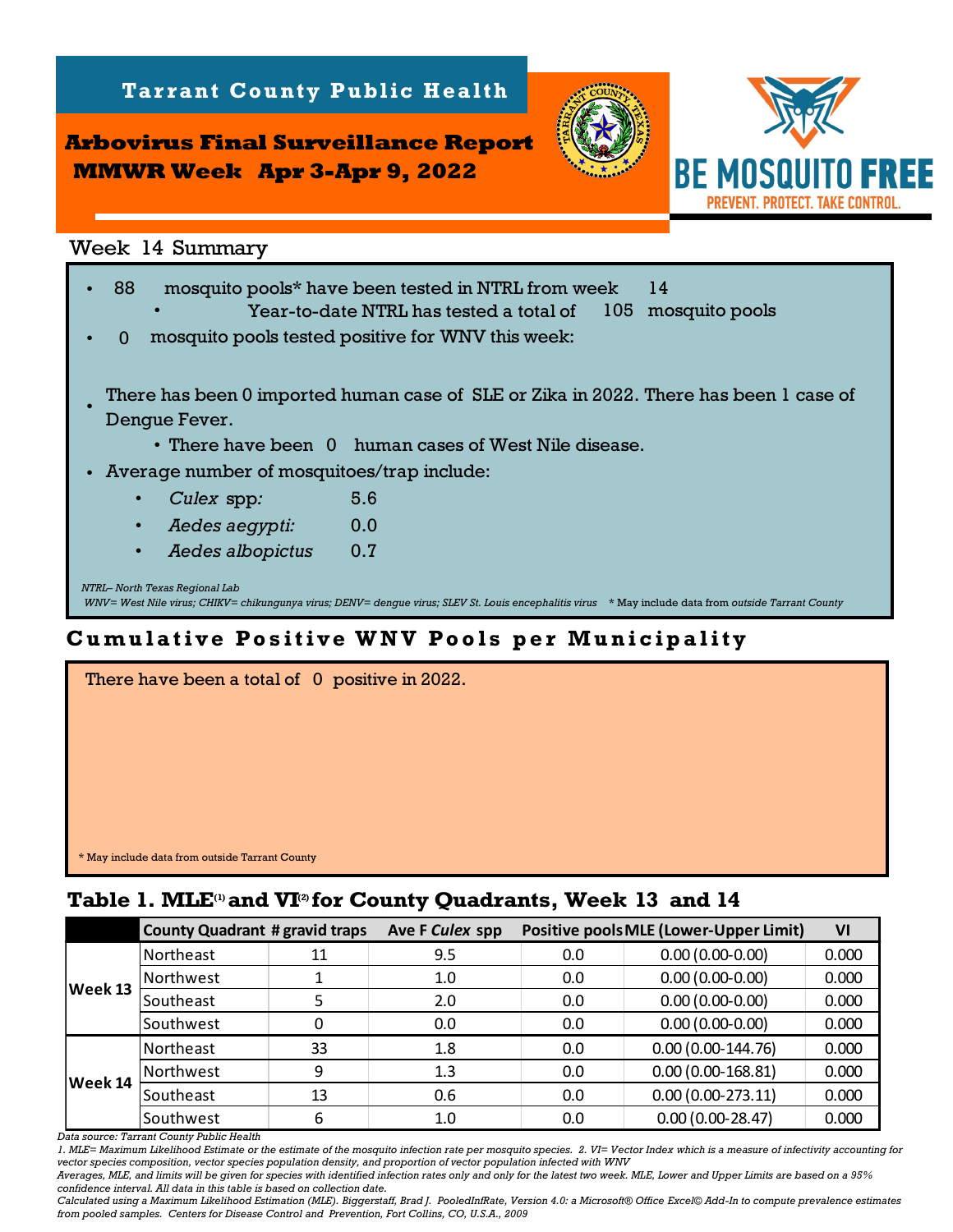

# **Cumulative Data for the Tarrant County Region, Weeks 11-14**

|                                                               | <b>Mar 13-</b> | <b>Mar 20-</b> | <b>Mar 27-</b>   | Apr 3-Apr |       |
|---------------------------------------------------------------|----------------|----------------|------------------|-----------|-------|
| Week                                                          | Mar 19         | <b>Mar 26</b>  | Apr <sub>2</sub> | 9         | YTD   |
| <b>MMWR Week</b>                                              | 11             | 12             | 13               | 14        |       |
| Total number of gravid traps set in Tarrant Region            | $\Omega$       | O              | 17               | 61        | 78    |
| Average number of Culex spp per gravid trap                   | 0.0            | 0.0            | 0.0              | 5.6       | 1.1   |
| Number of mosquito pools tested <sup>1</sup> (NTRL; non-NTRL) | 0;0            | 0;0            | 17;0             | 88;0      | 105;0 |
| Number of positive mosquito pools (NTRL; non-NTRL) $1$        | 0;0            | 0;0            | 0;0              | 0;0       | 0;0   |
| Confirmed WNV human cases (WNF; WNND) <sup>2</sup>            | 0;0            | 0;0            | 0;0              | 0;0       | 0;0   |
| WNV infection rate per 1,000 Culex spp <sup>3</sup>           | 0.00           | 0.00           | 0.00             | 0.00      |       |
| Weekly vector index <sup>4</sup>                              | 0.000          | 0.000          | 0.000            | 0.000     |       |
| Total BG Sentinel traps set in Tarrant Region                 | 0              |                |                  | 18        | 19    |
| Average number of female Aedes aegytpi per BG trap            | 0.0            | 0.0            | 0.0              | 0.0       | 0.0   |
| Average number of female Aedes albopictus per BG trap         | 0.0            | 0.0            | 0.0              | 0.7       | 0.1   |

*1 Based on mosquito collection date; NTRL = North Texas Regional Laboratory*

*2 Based on onset of illness date for cases reported to Tarrant County Public Health; WNF=West Nile Fever; WNND = West Nile Neuroinvasive Disease*

*3 Calculated using a Maximum Likelihood Estimation (MLE). Biggerstaff, Brad J. PooledInfRate, Version 4.0: a Microsoft® Office Excel© Add-In to compute prevalence estimates from pooled samples. Centers for Disease Control and Prevention, Fort Collins, CO, U.S.A., 2009 Culex spp* includes pools of both *Cx restuans* and *Cx* 

*quinquefasciatus. These MLEs are calculated separately, per species and added together as per instructions by CDC.*

*4 Vector Index is a measure of infectivity accounting for vector species composition, vector species population density, and proportion of vector population infected with WNV Note: Infection rate and vector index calculations now includes pools from outside laboratories; Data subject to change due to on-going case investigations, mosquito collection, and testing. Data source: Tarrant County Public Health*

### **Figure 1. Average Number of Female** *Culex* **Species Per Trap and Vector Index by Collection Date, Tarrant County, 2021-2022**



*Data Source: Tarrant County Public Health*